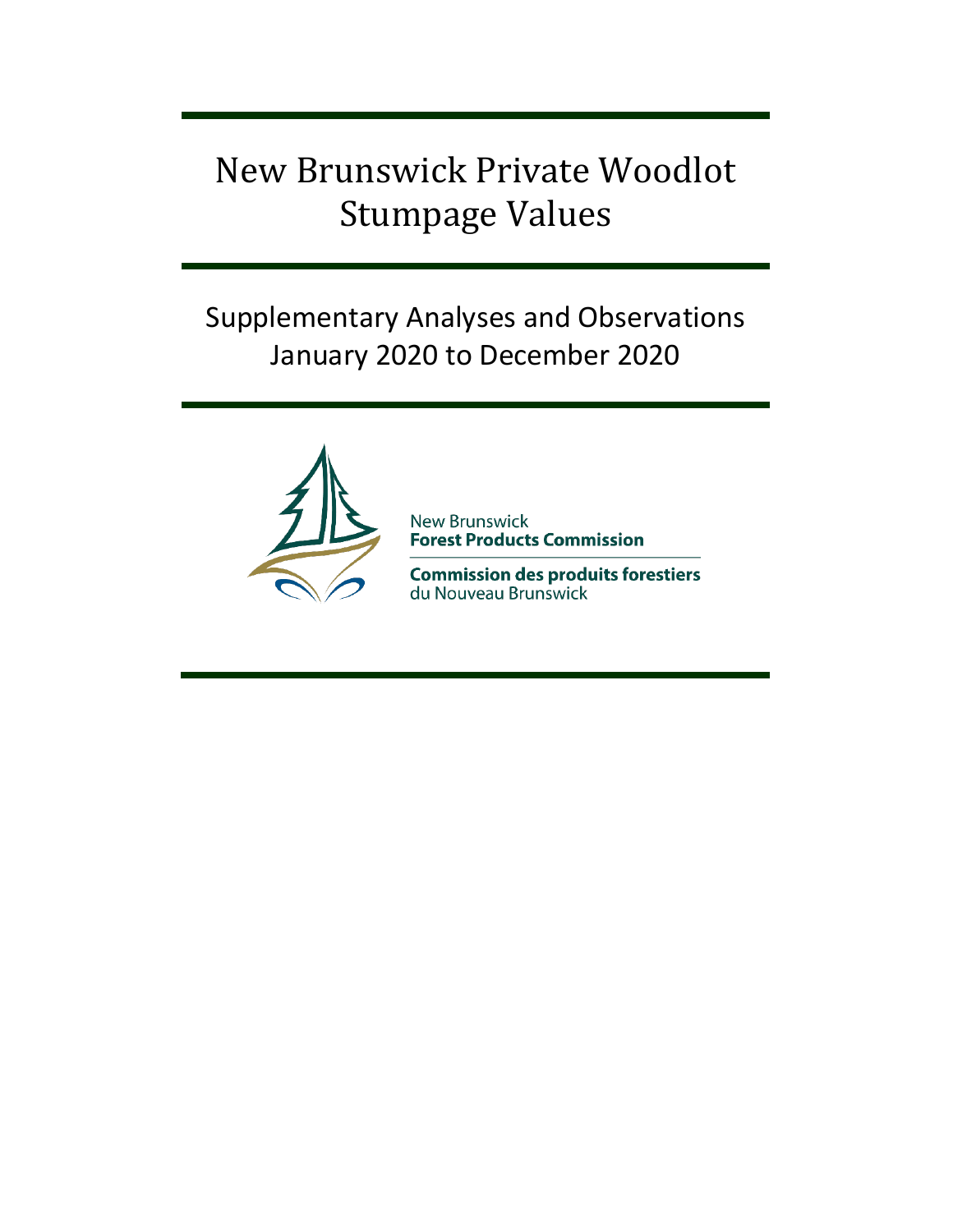### **Contents**

| MILL-PURCHASED AND CONTRACTOR-PURCHASED STUMPAGE VALUES 4     |  |
|---------------------------------------------------------------|--|
|                                                               |  |
| AVERAGE STUMPAGE VALUE COMPARED TO AVERAGE DELIVERED VALUE  6 |  |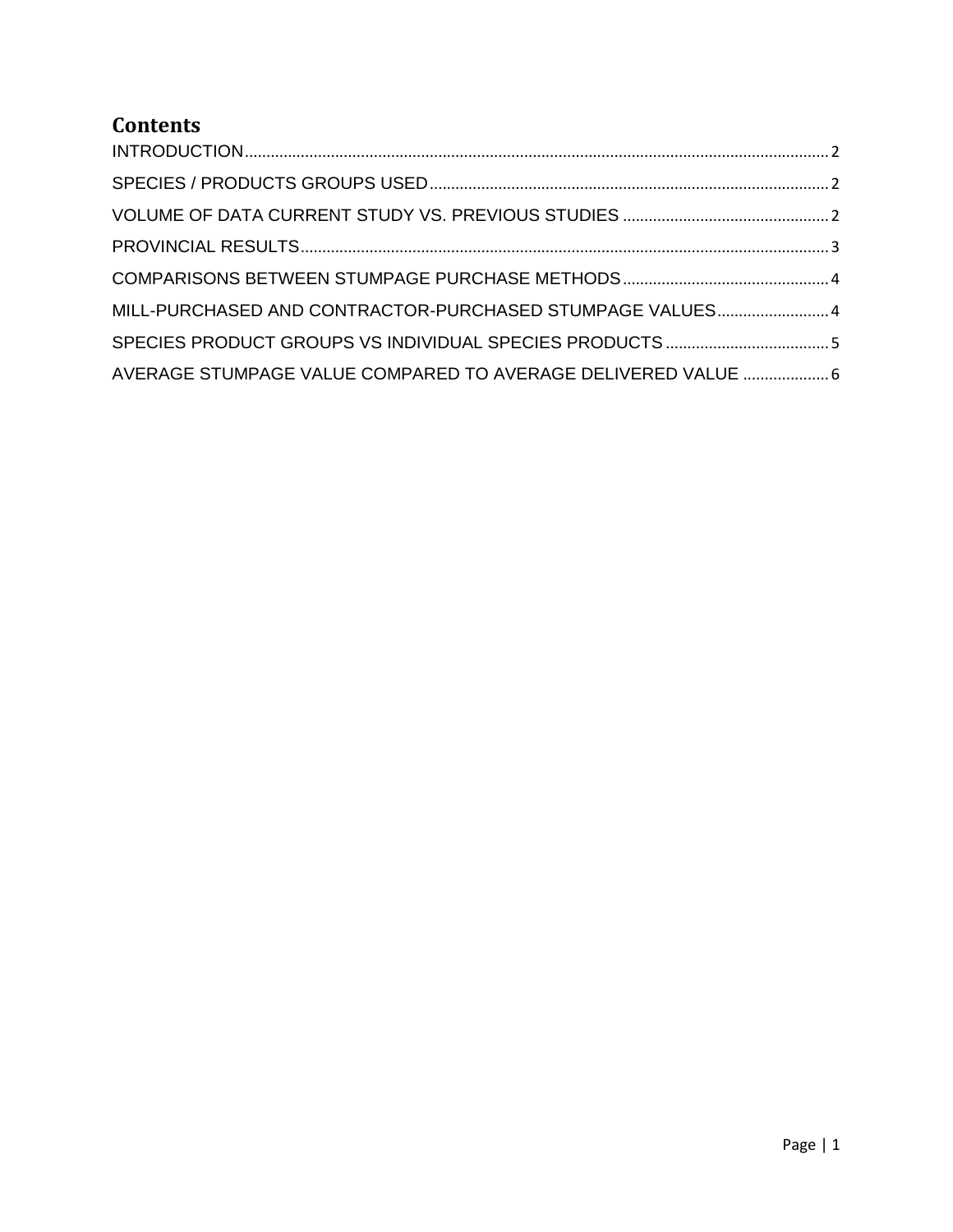#### <span id="page-2-0"></span>**INTRODUCTION**

The value of standing timber is typically referred to as stumpage, which is the value offered to a landowner by another party interested in harvesting the landowner's timber. Since 2016, the New Brunswick Forest Products Commission (the Commission) has conducted annual stumpage studies to provide guidance to the Department of Natural Resources and Energy Development as to the fair market values for standing timber originating on private woodlots in New Brunswick. The methodology and results of the stumpage study for the reporting period from January 2020 through December 2020 is found in the report titled 'New Brunswick Private Woodlot Stumpage Values - Stumpage Study Results - January 2020 to December 2020'. The purpose of this report is to provide supplementary analyses and observations made by the Commission based on the data collected in the process of the annual stumpage study.

#### <span id="page-2-1"></span>**SPECIES / PRODUCTS GROUPS USED**

The Commission grouped species and/or products commonly applied in stumpage agreements between a woodlot owner and the person purchasing an owner's trees. Table 1 is a summary of the various species and products grouped and used to analyze stumpage values in the study and in the supplementary analyses.

| <b>SPECIES</b>    | <b>PRODUCT</b>     | <b>GROUP</b>  |  | <b>SPECIES</b>    | <b>PRODUCT</b>  | <b>GROUP</b>  |
|-------------------|--------------------|---------------|--|-------------------|-----------------|---------------|
| <b>CEDAR</b>      | SAWLOG             |               |  | <b>RED PINE</b>   | <b>SAWLOG</b>   |               |
| <b>CEDAR</b>      | <b>STUD</b>        | <b>CEDSAW</b> |  | TAMARACK          | SAWLOG          | OSSL          |
| <b>CEDAR</b>      | <b>SHINGLEWOOD</b> |               |  | <b>HEMLOCK</b>    | <b>SAWLOG</b>   |               |
| <b>CEDAR</b>      | <b>TREELENGTH</b>  |               |  | <b>WHITE PINE</b> | <b>SAWLOG</b>   | <b>PISL</b>   |
| <b>POPLAR</b>     | <b>CHIPS</b>       | <b>HWDPW</b>  |  | $SPF^*$           | RWB**           |               |
| <b>HARDWOOD</b>   | CHIPS              |               |  | SPF*              | <b>CHIPS</b>    | <b>SPFRWB</b> |
| <b>HARDWOOD</b>   | <b>PULPWOOD</b>    |               |  | SPF*              | <b>PULPWOOD</b> |               |
| <b>POPLAR</b>     | <b>PULPWOOD</b>    |               |  | SPF*              | SAWLOG          | <b>SPFSL</b>  |
| <b>HARDWOOD</b>   | SAWLOG             | <b>HWDSL</b>  |  | SPF*              | <b>STUD</b>     | <b>SPFST</b>  |
| <b>RED PINE</b>   | <b>PULPWOOD</b>    | OSRWB**       |  | SPF*              | TREELENGTH      | <b>SPFTL</b>  |
| <b>HEMLOCK</b>    | <b>PULPWOOD</b>    |               |  |                   |                 |               |
| <b>WHITE PINE</b> | <b>PULPWOOD</b>    |               |  |                   |                 |               |
| TAMARACK          | <b>PULPWOOD</b>    |               |  |                   |                 |               |

| <b>SPECIES</b> | <b>PRODUCT</b>     | <b>GROUP</b>  | <b>SPECIES</b>    | <b>PRODUCT</b>    | <b>GROUP</b>  |
|----------------|--------------------|---------------|-------------------|-------------------|---------------|
| <b>CEDAR</b>   | <b>SAWLOG</b>      |               | <b>RED PINE</b>   | <b>SAWLOG</b>     |               |
| <b>CEDAR</b>   | <b>STUD</b>        | <b>CEDSAW</b> | TAMARACK          | <b>SAWLOG</b>     | OSSL          |
| <b>CEDAR</b>   | <b>SHINGLEWOOD</b> |               | <b>HEMLOCK</b>    | <b>SAWLOG</b>     |               |
| <b>CEDAR</b>   | TREELENGTH         |               | <b>WHITE PINE</b> | <b>SAWLOG</b>     | <b>PISL</b>   |
| <b>POPLAR</b>  | CHIPS              |               | SPF*              | RWB**             |               |
| ARDWOOD        | <b>CHIPS</b>       |               | SPF*              | <b>CHIPS</b>      | <b>SPFRWB</b> |
| ARDWOOD        | <b>PULPWOOD</b>    | <b>HWDPW</b>  | SPF*              | <b>PULPWOOD</b>   |               |
| <b>POPLAR</b>  | <b>PULPWOOD</b>    |               | SPF*              | <b>SAWLOG</b>     | <b>SPFSL</b>  |
| ARDWOOD        | <b>SAWLOG</b>      | <b>HWDSL</b>  | SPF*              | <b>STUD</b>       | <b>SPFST</b>  |
| RED PINE       | <b>PULPWOOD</b>    |               | SPF*              | <b>TREELENGTH</b> | <b>SPFTL</b>  |
|                |                    |               |                   |                   |               |

Table 1. Species and Products groups used in the study.

<span id="page-2-2"></span>*\* SPF = Spruce, Fir, Jack Pine, \*\* RWB = Round wood biomass, including pulpwood and chips produced at the harvest site.*

#### **VOLUME OF DATA CURRENT STUDY VS. PREVIOUS STUDIES**

The level of detail in the current submitted data was such that the Commission was able to determine prices paid for the species/product groups within each woodlot. By assuming that each woodlot represents a stumpage agreement, combined with the species/product pricing associated within each agreement, the Commission was able to align the study data with metrics that were used in past surveys. This enabled the Commission to conduct a direct comparison between the current study response level and those of previous surveys. Table 2 provides a comparison of the response level from the current study to the previous six (6) surveys where stumpage agreements and price points were used as the metrics.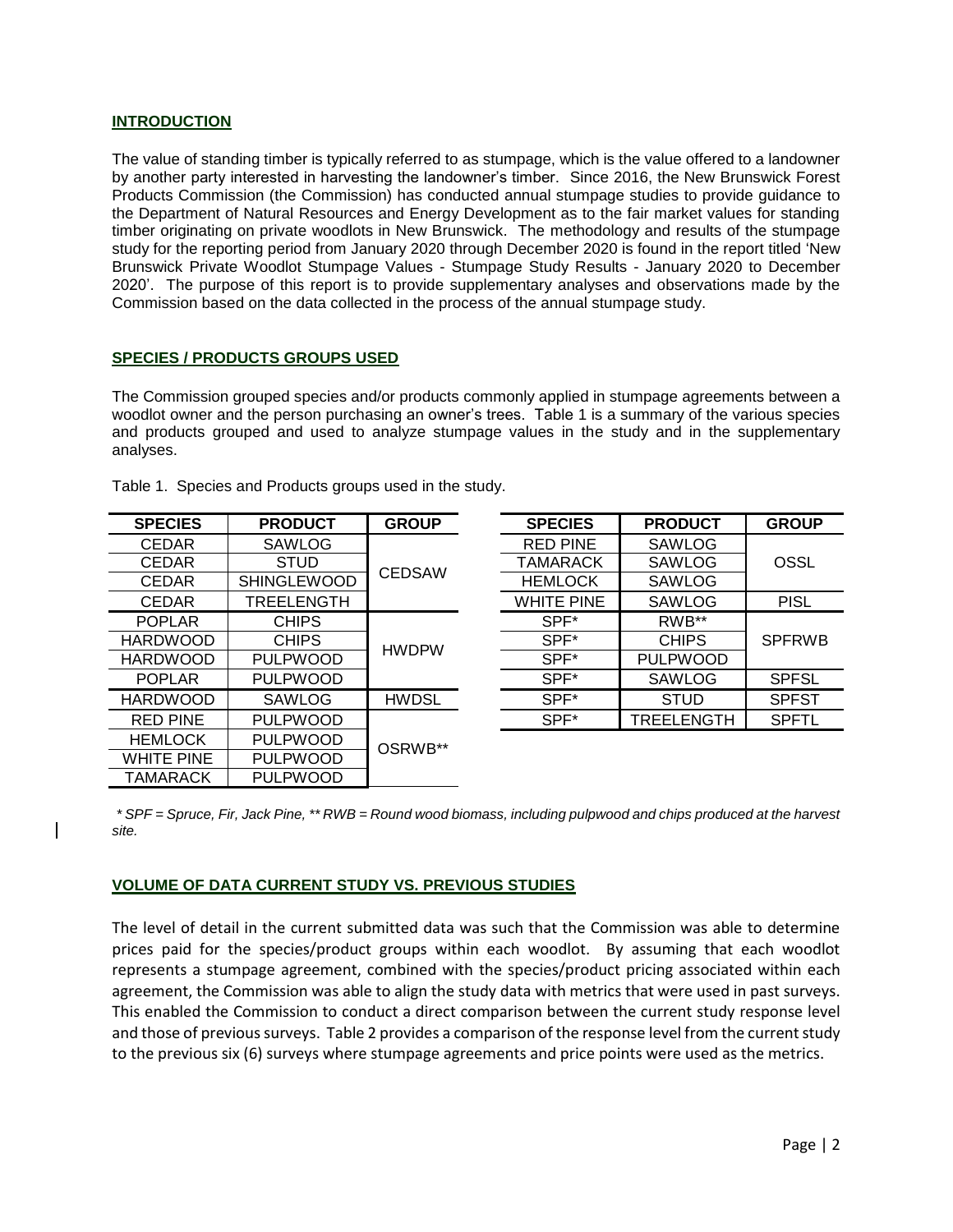| <b>Report Period</b>          | <b>Stumpage Agreements</b> | <b>Price Points</b> |
|-------------------------------|----------------------------|---------------------|
| Jan 2020 to Dec 2020          | 531                        | $2,528*$            |
| Oct 2018 to Dec 2019 (15 mo.) | 677                        | $3,160*$            |
| Oct 2017 to Sept 2018         | 567                        | 3,872               |
| Oct 2016 to Sept 2017         | 509                        | 3,383               |
| Oct 2015 to Sept 2016         | 655                        | 5,167               |
| Oct 2014 to Sept 2015         | 461                        | 2,650               |
| December 2013                 | 102                        | 741                 |
| June 2011                     | 156                        | 716                 |

Table 2. Response levels: current study vs. previous six (6) studies completed.

*\* Number of stumpage agreements and price points are affected by the size of harvest jobs, number of participants who purchased or administered stumpage agreements, and overall production levels.*

#### <span id="page-3-0"></span>**PROVINCIAL RESULTS**

For each year that the Commission has conducted the stumpage study, the provincial results have been published in its report. The following table 3 compares the Provincial Stumpage Study Results by year that the study has been conducted by the Commission.

Table 3. Comparison of Provincial average stumpage rates determined by the Commission by species/product group and year.

| Species/<br><b>Product Group</b> | Oct 2014 -<br>Sep 2015 | Oct 2015 -<br>Sep 2016 | Oct 2016 -<br>Sep 2017 | Oct 2017 -<br>Sep 2018 | Oct 2018 -<br><b>Dec 2019</b> | Jan 2020-<br><b>Dec 2020</b> |
|----------------------------------|------------------------|------------------------|------------------------|------------------------|-------------------------------|------------------------------|
| <b>CEDSAW</b>                    | \$19.62                | \$17.60                | \$16.93                | \$17.52                | \$17.52                       | \$17.87                      |
| <b>HWDPW</b>                     | \$10.00                | \$12.24                | \$10.13                | Ś.<br>9.94             | 59.93                         | \$10.14                      |
| <b>HWDSL</b>                     | \$19.69                | \$30.65                | \$20.47                | \$21.06                | \$33.72                       | \$26.39                      |
| <b>OSRWB</b>                     | 4.40<br>\$.            | 5.33                   | 5.21                   | Ś.<br>2.04             | \$3.89                        | \$1.81                       |
| OSSL                             | S.<br>9.19             | \$8.16                 | \$10.61                | Ś.<br>9.93             | \$10.25                       | \$15.48                      |
| <b>PISL</b>                      | \$15.23                | \$16.95                | \$16.77                | \$15.68                | \$17.92                       | \$17.18                      |
| <b>SPFRWB</b>                    | 5.98                   | 5.41                   | $S$ 4.51               | 4.07<br>S.             | 54.29                         | $5 \t3.44$                   |
| <b>SPFSL</b>                     | \$19.01                | \$20.17                | \$19.06                | \$17.82                | \$20.64                       | \$19.82                      |
| <b>SPFST</b>                     | \$15.93                | \$16.68                | \$16.77                | \$15.42                | \$16.89                       | \$16.51                      |
| <b>SPFTL</b>                     | \$12.29                | \$16.50                | \$13.77                | *\$ 17.92              | *\$ 20.72                     | *\$18.27                     |

*\* - SPFTL stumpage data is limited to data from two Board regions and reflects specialized transactions and demand during the study period. For this reason, the Commission does not recommend using this figure as a basis for SPF treelength FMV on Crown land where treelength rates are used.*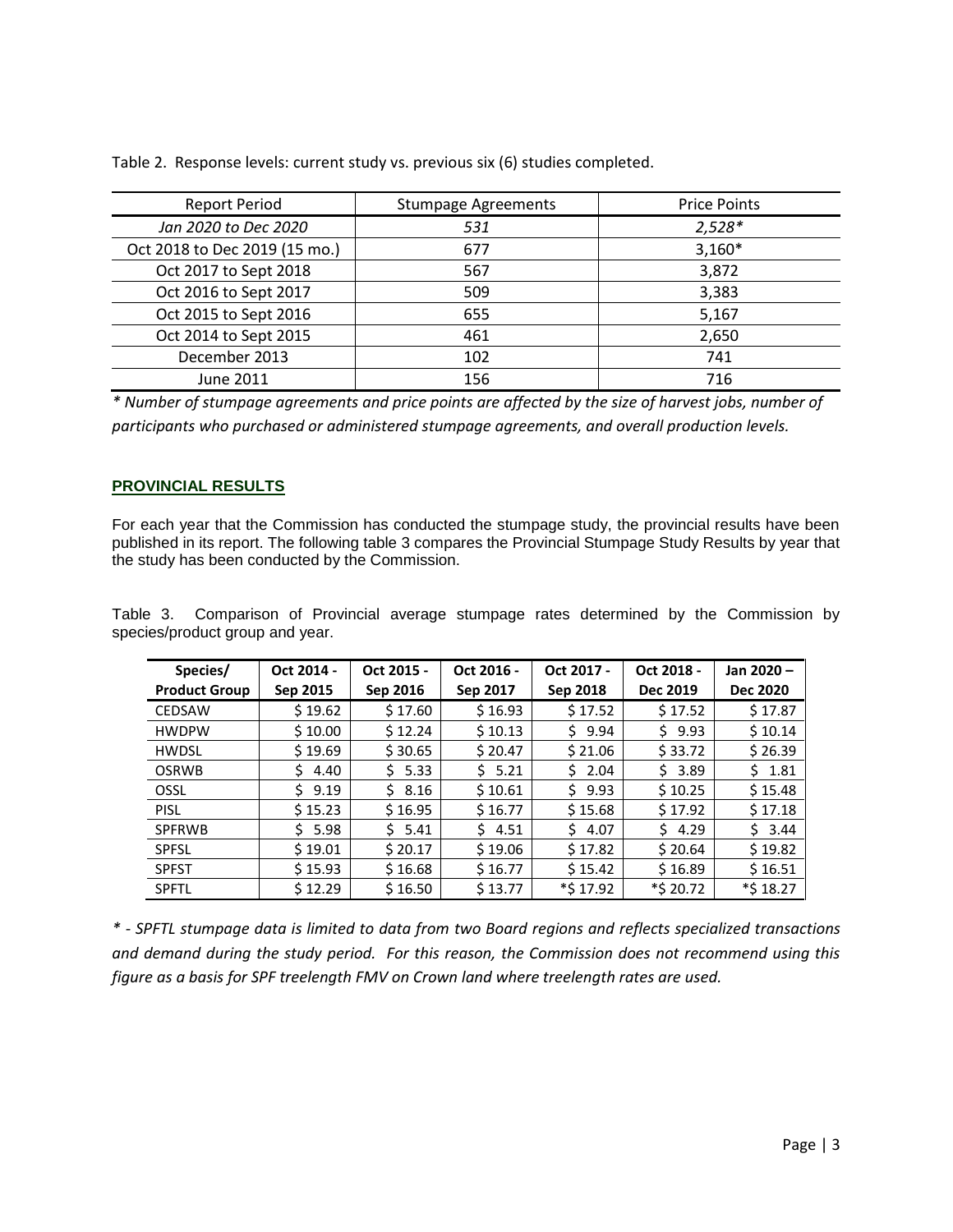#### <span id="page-4-0"></span>**COMPARISONS BETWEEN STUMPAGE PURCHASE METHODS**

The current study included data collected for transaction-based and lump-sum-based stumpage purchases. One practical comparison of the data formats would be to simply calculate the overall average stumpage value per cubic meter for each dataset. The average values per cubic meter that resulted from those calculations are compared in Table 4 below.

Table 4. Comparison of average lump-sum stumpage value per cubic meter (\$/m3) from each data format.

| <b>Transaction Based (avg.)</b> | Lump-sum Based (avg.) |
|---------------------------------|-----------------------|
| \$12.19/m3                      | \$14.25/m3            |

A similar type of comparison could be made by species/product group for each of the two methods stumpage is purchased (transaction-based vs lump-sum-based). Table 5 summarizes the provincial average stumpage rate by stumpage purchase method and species/product group compared to the Provincial result from the Commission's stumpage study.

Table 5. Average stumpage rates by stumpage purchase method and by species/product group compared to Provincial stumpage study results.

|                              | Average \$/m3 by Data Format |                          |                                                 |  |  |
|------------------------------|------------------------------|--------------------------|-------------------------------------------------|--|--|
| Species/<br>Product<br>Group | <b>Transaction</b><br>Based  | Lump-sum<br><b>Based</b> | <b>Provincial</b><br>Weighted<br><b>Results</b> |  |  |
| <b>CEDSAW</b>                | \$18.30                      | \$18.28                  | \$17.87                                         |  |  |
| <b>HWDPW</b>                 | \$10.74                      | \$11.74                  | \$10.14                                         |  |  |
| <b>HWDSL</b>                 | \$22.33                      | \$32.10                  | \$26.39                                         |  |  |
| <b>OSRWB</b>                 | 1.85<br>S                    | 1.14<br>Ś.               | 1.81<br>ς                                       |  |  |
| OSSL                         | \$15.47                      | \$12.49                  | \$15.48                                         |  |  |
| <b>PISL</b>                  | \$18.31                      | \$20.24                  | \$17.18                                         |  |  |
| <b>SPFRWB</b>                | 3.64<br>Ś                    | 3.99<br>S.               | S.<br>3.44                                      |  |  |
| <b>SPFSL</b>                 | \$19.62                      | \$20.36                  | \$19.82                                         |  |  |
| <b>SPFST</b>                 | \$15.92                      | \$15.70                  | \$16.51                                         |  |  |
| <b>SPFTL</b>                 | \$17.91                      | No Data                  | \$18.27                                         |  |  |

#### <span id="page-4-1"></span>**MILL-PURCHASED AND CONTRACTOR-PURCHASED STUMPAGE VALUES**

Because the Commission collects data for all (100%) of the private woodlot stumpage purchased by mills, it is known that mill-purchased stumpage represents approximately 25% of all of the stumpage purchased from private woodlots in New Brunswick and 75% is purchased from woodlot owners by independent contractors. The data allows the Commission to conduct a comparison of the two stumpage purchase methods. Table 6 compares the arithmetic mean of stumpage values paid by mills and by independent contractors.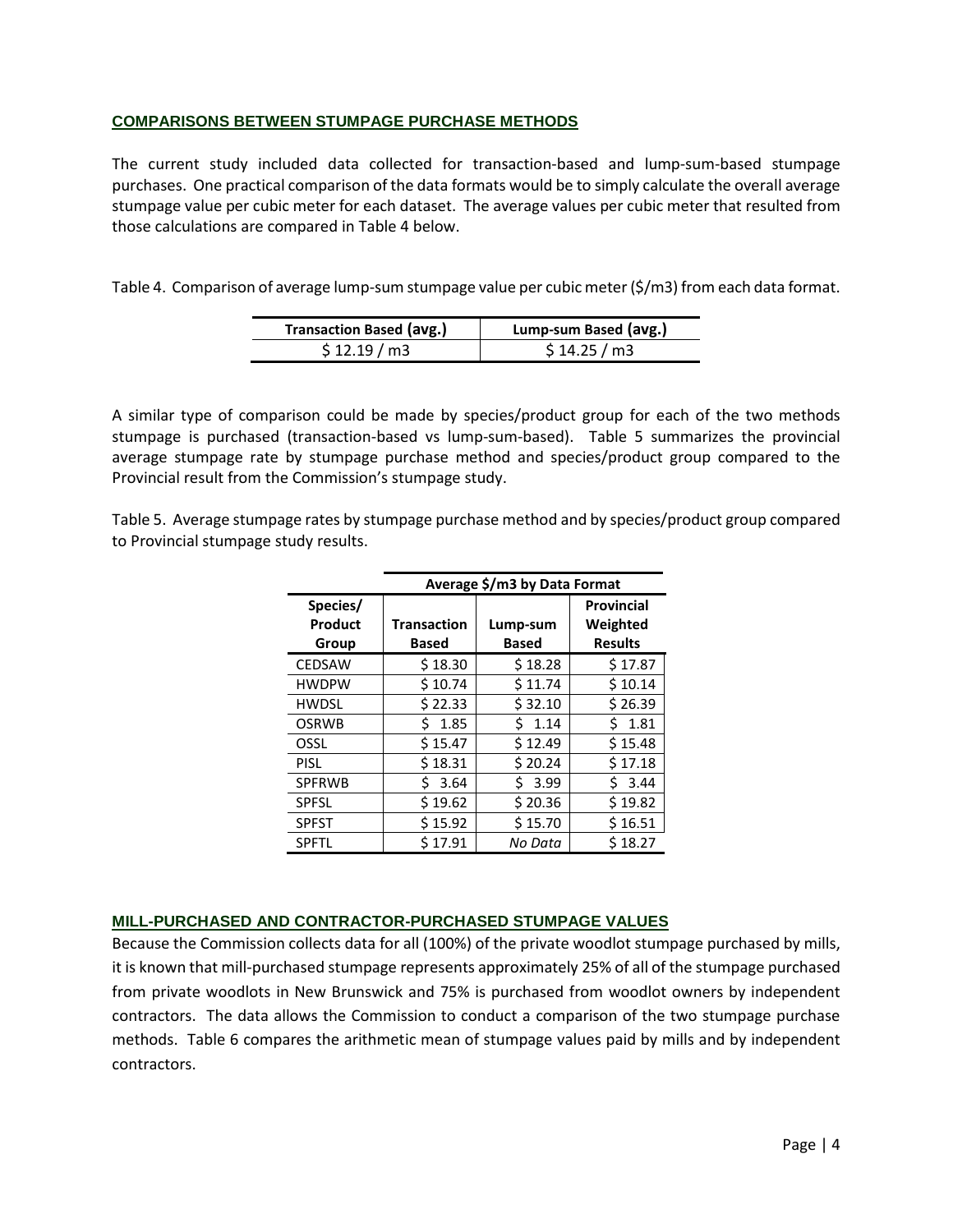| Species/<br>Product<br>Group | Mill<br><b>Purchased</b><br><b>Stumpage</b><br>(5/m3) | Mill<br><b>Purchased</b><br>Volume (m3)<br>(= Data Volume) | Contractor<br><b>Purchased</b><br><b>Stumpage</b><br>(5/m3) | Contractor<br><b>Stumpage</b><br>Data Volume<br>(m3) | Contractor<br><b>Purchased</b><br>Volume*<br>(m3) | Contractor<br>Data % of<br><b>Contractor</b><br><b>Volume</b> |
|------------------------------|-------------------------------------------------------|------------------------------------------------------------|-------------------------------------------------------------|------------------------------------------------------|---------------------------------------------------|---------------------------------------------------------------|
| <b>CEDSAW</b>                | \$18.72                                               | 2,586                                                      | \$17.44                                                     | 6,506                                                | 13,152                                            | 49%                                                           |
| <b>HWDPW</b>                 | 9.25<br>ς.                                            | 141,972                                                    | \$11.55                                                     | 79,542                                               | 221,541                                           | 36%                                                           |
| <b>HWDSL</b>                 | \$20.57                                               | 1,014                                                      | \$24.35                                                     | 1,393                                                | 21,307                                            | 7%                                                            |
| <b>OSRWB</b>                 | 1.85<br>S.                                            | 42                                                         | Ś.<br>5.68                                                  | 483                                                  | 2,389                                             | 20%                                                           |
| OSSL                         | \$16.41                                               | 2,447                                                      | \$11.55                                                     | 3,677                                                | 4,108                                             | 90%                                                           |
| <b>PISL</b>                  | \$12.90                                               | 4,617                                                      | \$18.35                                                     | 9,067                                                | 15,075                                            | 60%                                                           |
| <b>SPFRWB</b>                | 3.18<br>S.                                            | 62,497                                                     | Š.<br>4.68                                                  | 50,218                                               | 183,140                                           | 27%                                                           |
| <b>SPFSL</b>                 | \$21.75                                               | 40,058                                                     | \$19.11                                                     | 61,996                                               | 152,544                                           | 41%                                                           |
| <b>SPFST</b>                 | \$16.30                                               | 72,214                                                     | \$16.10                                                     | 85,008                                               | 379,198                                           | 22%                                                           |
| <b>SPFTL</b>                 | No Data                                               | 0                                                          | \$20.72                                                     | 6,912                                                | 13,155                                            | 53%                                                           |
| Totals                       |                                                       | 327,447                                                    |                                                             | 304,802                                              | 1,008,609                                         | 30%                                                           |

Table 6. Comparison of values between mill purchased and contractor purchased stumpage data.

*\* - Calculated by subtracting mill purchased stumpage volumes from total estimated stumpage purchases.*

#### <span id="page-5-0"></span>**SPECIES PRODUCT GROUPS VS INDIVIDUAL SPECIES PRODUCTS**

Within the more commonly produced species product groups, and where sufficient data was collected, the species product groups of CEDSAW, HWDPW, and SPFRWB can be separated. Because of the relatively small volume of production of the groups OSRWB and OSSL, there is insufficient data to provide a statistically reliable breakdown of the individual species product combinations.

Comparisons can be made between the Provincial stumpage study result for the group and individual components of the group. However, because the Provincial result is calculated using the impact of regional rates and production, the Commission calculated a regional weighting factor to be applied to the arithmetic averages of the individual species products within the groups listed below. The Commission wanted to ensure consistency between the individual species product level rates and the Provincial weighted average rate for each group. Table 7 provides the regional weighting factor that was used for each species product group and is calculated as the ratio between the Provincial weighted average and the arithmetic average of each species product. Table 8 is a summary of the arithmetic mean (adjusted with regional weighting factor) for various individual species product categories within the species product groups.

Table 7. Regional weighting factors applied to arithmetic means of individual species product categories within a species product group.

| <b>Species</b><br><b>Product Group</b> | <b>Provincial Weighted</b><br>Average (\$/m3) | <b>Provincial Arithmetic</b><br>Average $(\frac{\xi}{m}$ 3) | <b>Regional Weighting</b><br><b>Factor Applied</b> |
|----------------------------------------|-----------------------------------------------|-------------------------------------------------------------|----------------------------------------------------|
| <b>CEDSAW</b>                          | \$17.87                                       | \$18.25                                                     | 0.9792                                             |
| <b>HWDPW</b>                           | \$10.14                                       | \$10.73                                                     | 0.9450                                             |
| <b>SPFRWB</b>                          | \$3.44                                        | \$3.63                                                      | 0.9477                                             |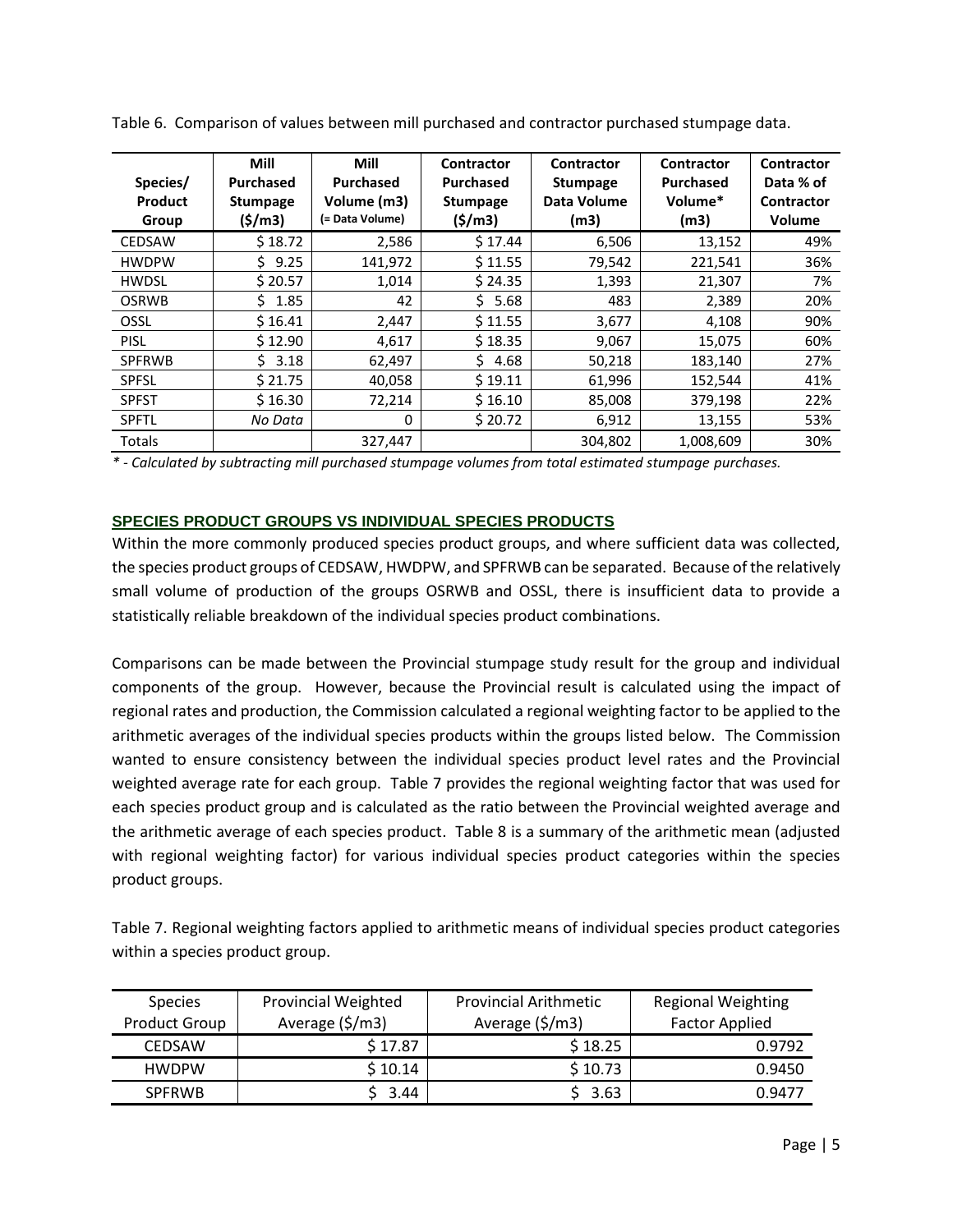Table 8. Summary of the arithmetic mean (adjusted with regional weighting factor) for various individual species product categories within the species product groups and comparison to Provincial stumpage study result for the group.

| <b>Species</b><br><b>Product Group</b> | <b>Species</b>        | Product         | <b>Adjusted Average</b><br>Stumpage (\$/m3) | <b>Provincial Weighted</b><br>Average (\$/m3) |
|----------------------------------------|-----------------------|-----------------|---------------------------------------------|-----------------------------------------------|
|                                        | <b>CEDAR</b>          | Sawlog          | \$19.55                                     |                                               |
|                                        | <b>CEDAR</b>          | Studwood        | \$16.36                                     | \$17.87                                       |
| <b>CEDSAW</b>                          | <b>CEDAR</b>          | Shinglewood     | \$18.66                                     |                                               |
|                                        | <b>CEDAR</b>          | Treelength      | \$17.61                                     |                                               |
|                                        | MIXED HARDWOOD        | Pulpwood        | \$12.04                                     |                                               |
| <b>HWDPW</b>                           | MIXED HARDWOOD        | Full-tree chips | 5.82<br>S.                                  | \$10.14                                       |
|                                        | <b>POPLAR</b>         | Pulpwood        | 10.25<br>S.                                 |                                               |
|                                        | Spruce / Fir, J. Pine | Pulpwood        | 3.51<br>S.                                  |                                               |
| <b>SPFRWB</b>                          | Spruce / Fir, J. Pine | Full-tree chips | 3.14                                        | $5 \t3.44$                                    |

#### <span id="page-6-0"></span>**AVERAGE STUMPAGE VALUE COMPARED TO AVERAGE DELIVERED VALUE**

Mean Delivered Value (\$/m3) compared to Mean Stumpage Value (\$/m3) by Month (delivered value on top, stumpage value on bottom for each month). Shaded cells denote months with no data.

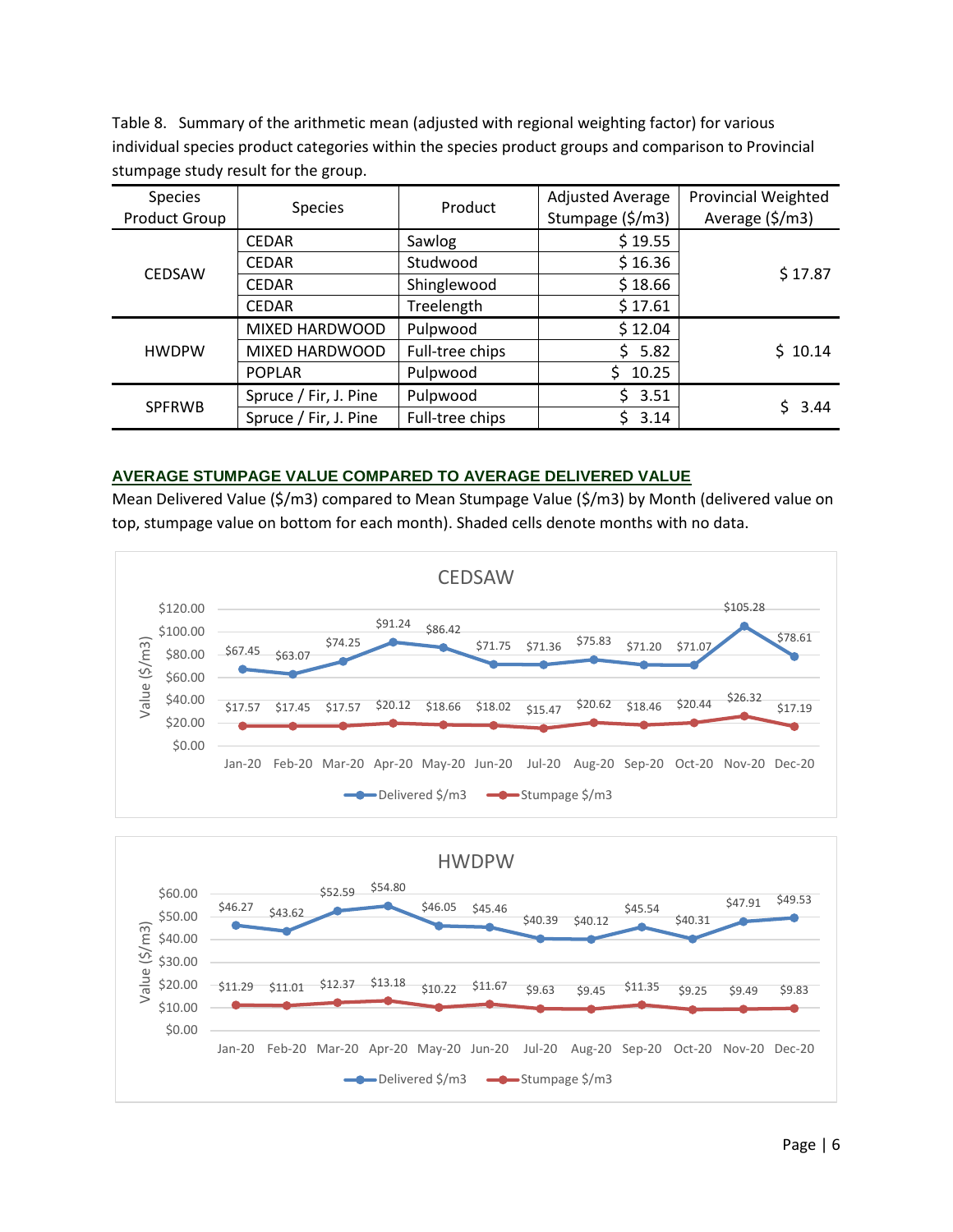



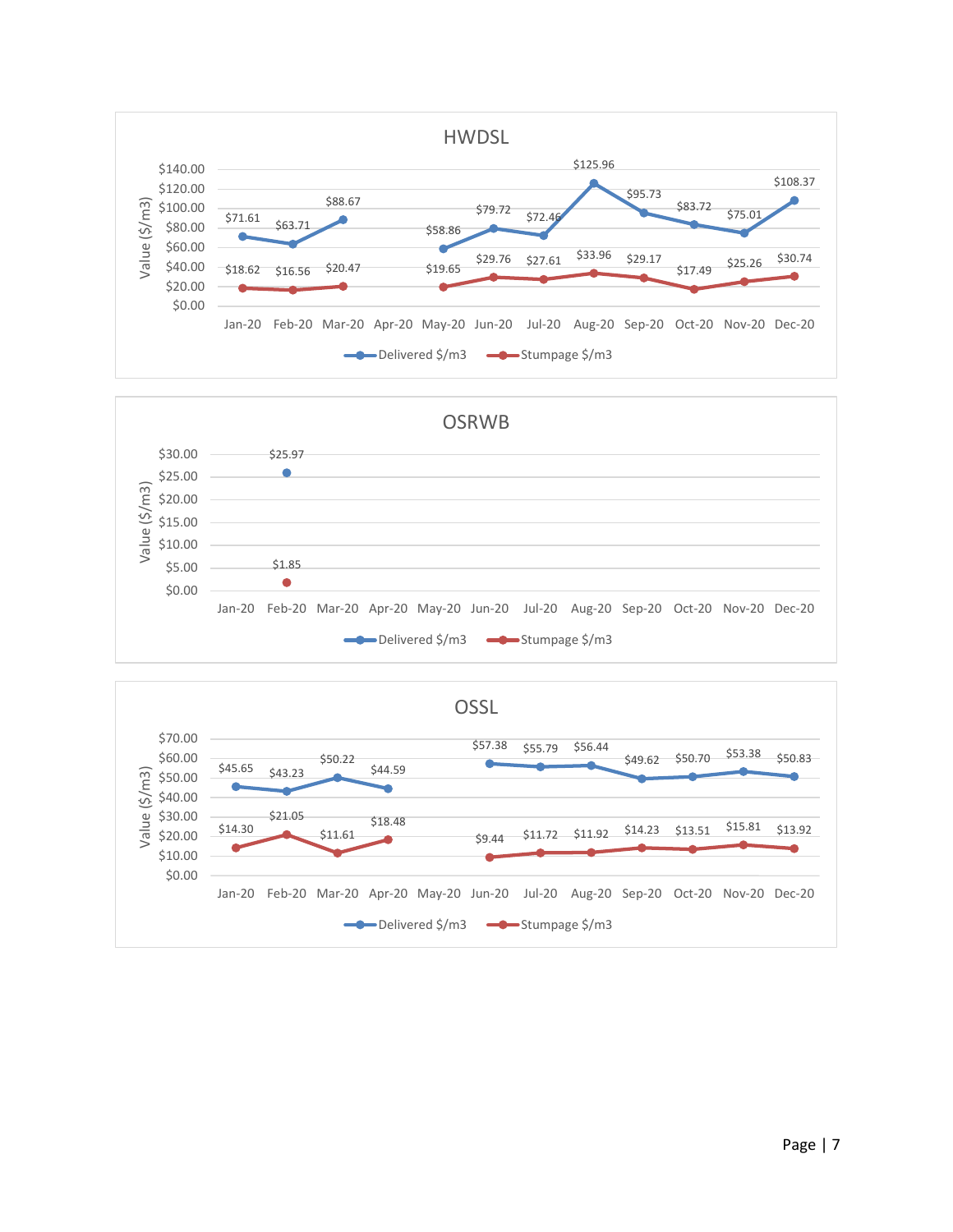